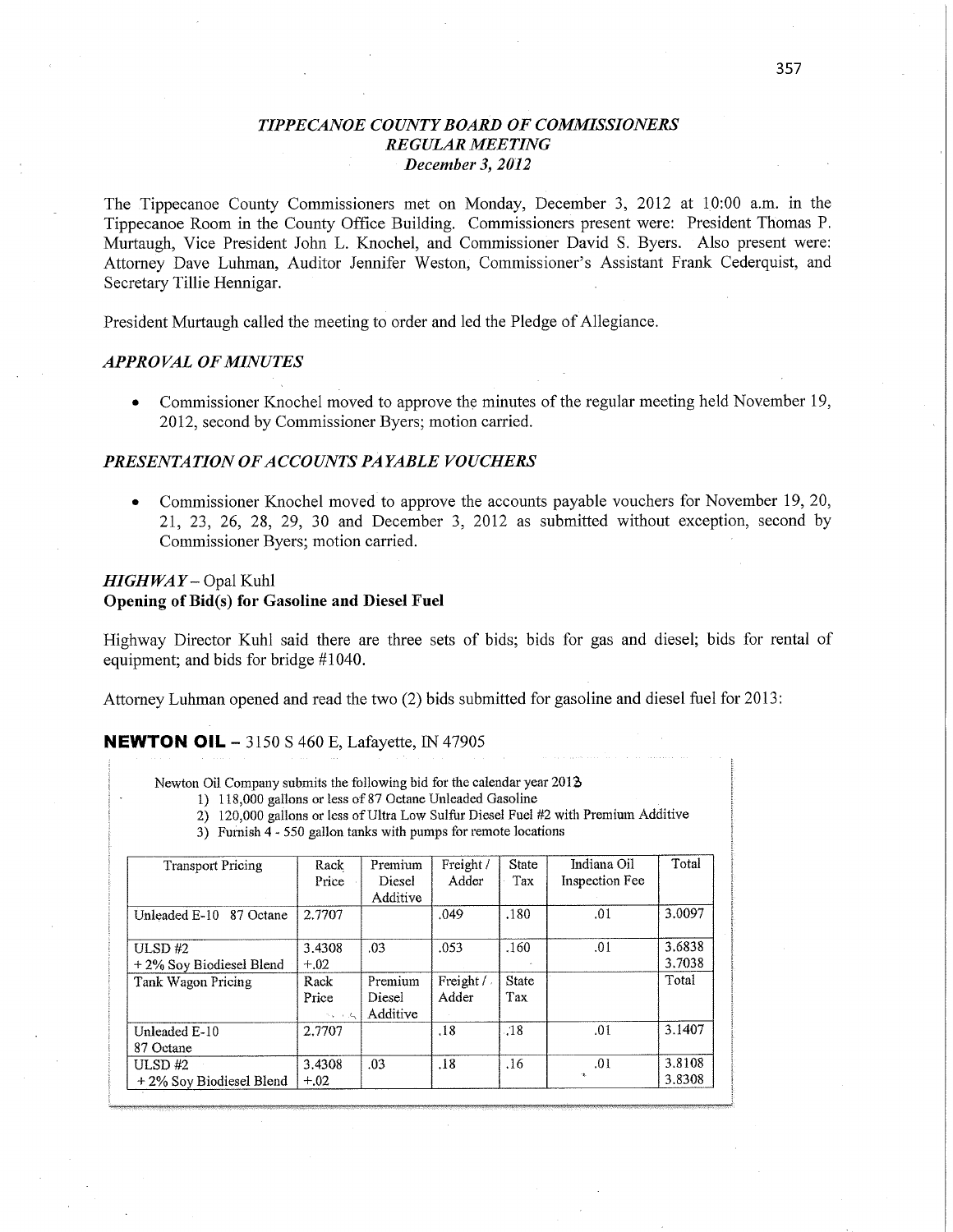# **CERES SOLUTIONS** - PO Box 432, Crawfordsville, IN 47933

| <b>Transport Prices</b><br>Product                                     | Rack<br>Price    | Freight &<br>Margin | Winter<br>Package | <b>State</b><br>TAX | IN Oil<br>Insp Fee | Transport<br>Price   |
|------------------------------------------------------------------------|------------------|---------------------|-------------------|---------------------|--------------------|----------------------|
| Unleaded gasoline E-10 (87 octane).                                    | 2.6770           | 0.050               |                   | 0.180<br>0.160      | 0.010<br>0.010     | \$2.9170<br>\$3,5510 |
| Diesel-R ULS B2<br>Premium Diesel-R ULS B2                             | 3.3310<br>3.3751 | 0.050<br>0.050      |                   | 0.160               | 0.010              | \$3,5951             |
| Premium Diesel-R ULS B2 Winterized<br>Minimum delivery is 7000 gallons | 3.3751           | 0.050               | 0.020             | 0.160               | 0.010              | \$3,6151             |
| <b>Tank Wagon Prices</b>                                               | Rack             | Freight &           | Winter            | <b>State</b>        | IN OII             | Tank Wagon           |
| Product                                                                | Price            | Margin              | Package           | <b>TAX</b>          | Insp Fee           | Price                |
| Unleaded gasoline E-10 (87 octane)                                     | 2.6770           | 0.165               |                   | 0.180               | 0.010              | \$3.0320             |
| Premium Diesel-R ULS B2<br>Premium Diesel-R ULS B2 Winterized          | 3.3751<br>3.3751 | 0.165<br>0.165      | 0.020             | 0.160<br>0.160      | 0.010<br>0.010     | \$3.7101<br>\$3.7301 |

# Opening of Bid(s) for Rental of Equipment

Attorney Luhman opened and read the two (2) bids submitted for 2013 equipment rental:

# RIETH-RILEY CONSTRUCTION CO., INC. - 3425 O'Farrel Rd, Lafayette, IN 47905

| Labor                             | \$59.00 |  |  |  |
|-----------------------------------|---------|--|--|--|
| Tri-axle and Quad-axle Dump Truck | 98.00   |  |  |  |
| Water Truck                       | 113.00  |  |  |  |
| Distributor Truck                 | 141.00  |  |  |  |
| Power Broom                       | 123.00  |  |  |  |
| Roadwidener                       | 200,00  |  |  |  |
| <b>Asphalt Paver</b>              | 205.00  |  |  |  |
| Small Vibratory Roller            | 113.00  |  |  |  |
| Large Vibratory Roller (10 ton)   | 154.00  |  |  |  |
|                                   |         |  |  |  |
| Backhoe/loader                    | 123.00  |  |  |  |
| Skidsteer Loader w/ planer        | 174.00  |  |  |  |
| Motor Grader                      | 159.00  |  |  |  |
| Wheel Loaders 4 CY & 5 CY         | 164.00  |  |  |  |
| Medium Excavator                  | 185.00  |  |  |  |
| Small Dozer                       | 149.00  |  |  |  |
| Medium Dozer                      | 169.00  |  |  |  |
| Lowboy trailer w/ tractor         | 159.00  |  |  |  |
| Single Axle Flatbed Truck         | 103,00  |  |  |  |

## RATES PER HOUR with OPERATOR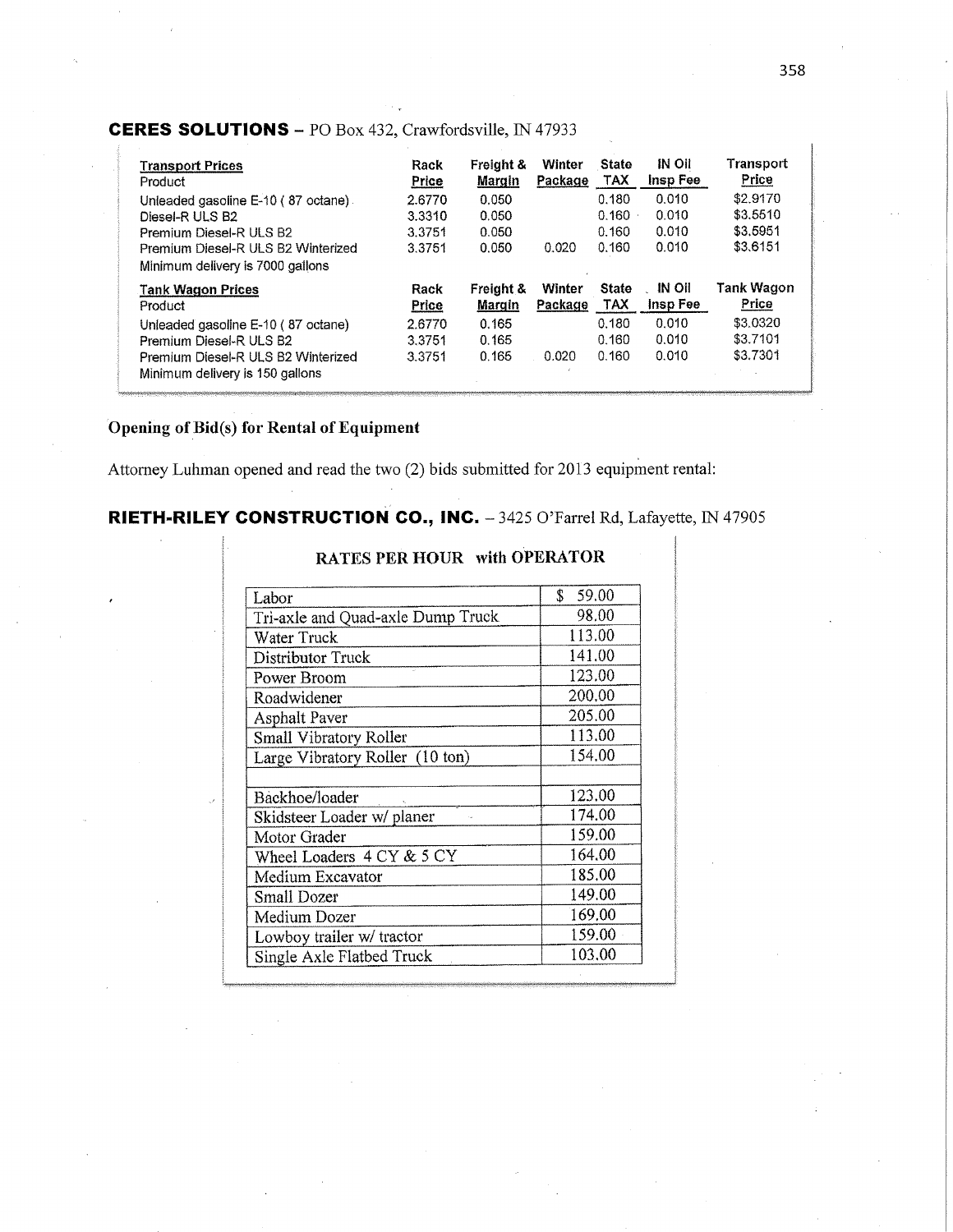| <b>EQUIPMENT</b> (OPERATOR NOT INCLUDED) |                               |                   |           | LABOR                                   |         | <b>STRAIGHT TIME</b> | 7時紀+1/2  |           |             | DOL. TIME          |                  |
|------------------------------------------|-------------------------------|-------------------|-----------|-----------------------------------------|---------|----------------------|----------|-----------|-------------|--------------------|------------------|
| <b>DESCRIPTION</b>                       | MOURLY RATE                   | <b>HOURS USED</b> | TOTAL (5) |                                         | RATE    | HR                   | RATE     | <b>XR</b> | <b>BATE</b> | нR                 | TOTAL (S)        |
| ASPHALT PAVER                            | \$209.00                      |                   | \$0.00    | LABOHER                                 | \$62.00 |                      | \$81.00  |           | \$99.00     | ٠                  | \$0.00           |
| DISTRIBUTOR                              | \$100.00                      |                   | \$0.00    | CPERATOR                                | \$79.00 |                      | \$104.00 |           | \$129.60    |                    | \$0.00           |
| BACKHOE                                  | \$60.00                       |                   | \$0.00    | <b>ITEAMSTER</b>                        | \$88.00 |                      | \$90.00  |           | \$112.00    |                    | 50.00            |
| SORAPER 810                              | \$125.00                      |                   |           | \$0.00   CARPENTER                      | \$73.00 |                      | \$94.00  |           | \$116.00    |                    | \$0.00           |
| EXCAVATOR LARGE                          | \$200.00                      |                   |           | \$0.00 BAECHANIC                        | \$79.00 |                      | \$104.00 |           | \$129.00    |                    | \$0.00           |
| EXCAVATOR MEDIUM                         | \$130.00                      |                   | \$0.00    | FOREWAN                                 | \$64.00 |                      | \$83.00  |           | \$103.00    |                    | \$0.00           |
| <b>EXCAVATOR SMALL</b>                   | \$90.00                       |                   | \$0.00    | <b>SUPERMIENCENT</b>                    | \$79.00 |                      | \$109,00 |           | \$140.00    |                    | \$0,00           |
| <b>DOZER MEDIUM</b>                      | \$90.00                       |                   | \$0.00    | HRLY SUPERSITENDES \$77.00              |         |                      | \$103.00 |           | \$130.00    |                    | \$0.00           |
| DOZER SMALL                              | \$75.00                       |                   | \$0.00    | <b>IMATERIALS &amp; SUPPLIES</b>        |         |                      |          | QUANTITY  | UNIT        | <b>FRICE (S)</b>   | TOTAL (\$)       |
| GRADER LARGE                             | \$95.00                       |                   | \$0.00    |                                         |         |                      |          |           |             |                    | \$0.00           |
| GRACER SMALL                             | \$50.00                       |                   | 50.00     |                                         |         |                      |          |           |             |                    | \$0.00           |
| <b><i>RUBBER TIRE LOADER</i></b>         | \$85.00                       |                   | \$0.00    |                                         |         |                      |          |           |             |                    | \$0.00           |
| WHEEL TRACTOR                            | \$50.00                       |                   | \$0.00    |                                         |         |                      |          |           |             |                    | \$0.00           |
| <b>STATIC ROLLER</b>                     | \$35.00                       |                   | \$0.00    |                                         |         |                      |          |           |             |                    | \$0.00           |
| ROLLER VIBRATORY ASPHALT                 | <b>S100.00</b>                |                   | \$0.00    |                                         |         |                      |          |           |             |                    | \$0.00           |
| ROLLER VIBRATORY DIRT                    | \$75.00                       |                   | \$0.00    |                                         |         |                      |          |           |             |                    | \$0.00           |
| ROLLER SHEEPSFOOT 815                    | \$125.00                      |                   | \$0.00    | <b>TRUCKING CO.</b>                     |         |                      | HOURS    |           |             | <b>S OF TRUCKS</b> | <b>TOTAL (S)</b> |
| LOWBOY TRACTOR & TRAILER                 | \$100.00                      |                   | \$0.00    |                                         |         |                      |          |           |             |                    |                  |
| <b>WATER TRUCK</b>                       | \$50.00                       |                   | \$0.00    |                                         |         |                      |          |           |             |                    |                  |
| SINGLE AXLE FLATBED                      | \$50.00                       |                   | \$0.00    | SUBCONTRACTORS (Nama of work performed) |         |                      |          |           | TOTAL (5)   |                    |                  |
| WALKA AND CONCRETE SAW                   | \$30.00                       |                   | \$0.00    |                                         |         |                      |          |           |             |                    |                  |
| AIR COMPRESSORIATTACHMENTS               | \$20.00                       |                   | \$0.00    |                                         |         |                      |          |           |             |                    |                  |
| GRINDER ATTACHMENTS                      | \$45.00                       |                   | \$0.00    |                                         |         |                      |          |           |             |                    |                  |
| <b>MTL/SKID STEER</b>                    | \$50.00                       |                   | 50.00     |                                         |         |                      |          |           |             |                    |                  |
| PICKUP TRUCK                             | \$30.00                       |                   | \$0.00    |                                         |         |                      |          |           |             |                    |                  |
| POWER BROOMS                             | \$50.00                       |                   | \$0.00    |                                         |         |                      |          |           |             |                    |                  |
| SIDE PAVER                               | \$125.00                      |                   | \$0.00    |                                         |         |                      |          |           |             |                    |                  |
| VacAll Sweeper Truck.                    | \$126.00                      |                   | 50.00     |                                         |         |                      |          |           |             |                    |                  |
|                                          |                               |                   | 30.00     |                                         |         |                      |          |           |             |                    |                  |
|                                          | Rental Equipment Sea Nota (i) |                   |           |                                         |         |                      |          |           |             |                    |                  |
|                                          | Rental Equipment See Note (i) |                   |           |                                         |         |                      |          |           |             |                    |                  |

# MILESTONE CONTRACTORS, L.P. - 3301 S CR 460 E, Lafayette, IN 47905

#### Opening of Bids for 2012 Bridge Replacement Project - Bridge #1040

Attorney Luhman opened and read the eight (8) bids submitted for Bridge #1040 Replacement Project:

| <b>COMPANY</b>                                                            | <b>BASE BID</b> |
|---------------------------------------------------------------------------|-----------------|
| 3D Company Inc-3200 E CR 350 N, Muncie, IN 47303                          | \$394,000.00    |
| Milestone Contractors-3301 S 460 E, Lafayette, IN 47905                   | \$337,142.24    |
| Yates Construction, Inc.-PO Box 41, 104 N Lutz, Kentland, IN 47951        | \$385,989.28    |
| <b>F &amp; K Construction, Inc.-2055 W 150 S, Flora, IN 46929</b>         | \$384,128.00    |
| Reith-Riley Construction Co., Inc.-3425 O'Farrel Rd, Lafayette, IN 47905  | \$335.019.00    |
| Jack Isom Construction Co., Inc.-622 S SR 43, Reynolds, IN 47980          | \$448,868.40    |
| Fairfield Contractors - 3481 Concord Rd, Lafayette, IN 47909              | \$404,811.50    |
| Atlas Excavating, Inc. -4740 Swisher Rd, Bldg A, West Lafayette, IN 47906 | \$414,620.83    |

Attorney Luhman recommended the bids be taken under advisement for review of compliance with the bid specifications.

Commissioner Knochel moved to take the bids under advisement, second by Commissioner  $\bullet$ Byers; motion carried.

Commissioner Byers and President Murtaugh thanked all those who participated in the bidding process.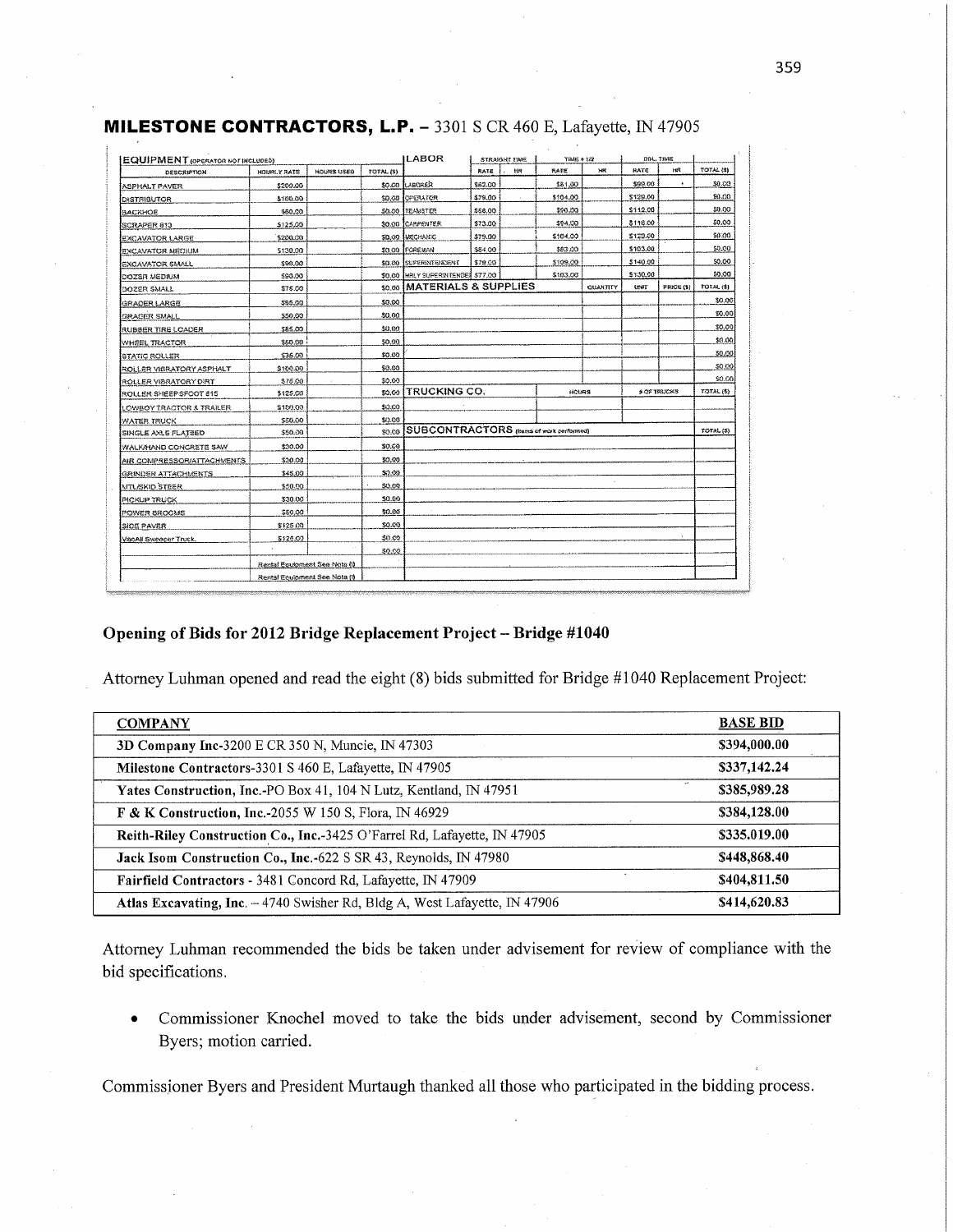#### Bridge **#1040 Project**

Director Kuhl said she has several deeds that go with the Bridge #1040 project. The property is being sold under contract, requiring a Warranty Deed from Louis P.Vaughn in the amount of \$6,324 and a Quit Claim Deed from James R. and Lisa D. Lahrman in the same amount of \$6,324. Also, for the Temporary Highway Easement, parcel 1A in the amount of \$1,000 to Louis P. Vaughn and \$1,000 to James R. and Lisa D. Lahrman.

**0** Commissioner Knochel moved to approve the Warranty Deed, the Quit Claim Deed, and the Temporary Highway Easement for the Bridge #1040 project as presented, second by Commissioner Byers; motion carried

#### *CARY HOME FOR CHILDREN* – Rebecca Humphrey

**Continuation** of Multi **Systemic Therapy** (MST) **Contract** for **Certification** and Supervision as an **approved** MST Site *-* '

Cary Home Executive Director Humphrey presented three contracts for approval. All three have been reviewed by Attorney Luhman's office and the Mitchell Agency for those involving insurance. The first is for the continuation of Multi Systemic Therapy (MST) Which is the home-based treatment provided for youth and families. The funding has been appropriated from Council for 2013; however, an ongoing annual contract is required.

*0* Commissioner Knochel moved to approve the MST contract as presented, second by Commissioner Byers; motion carried.

#### **Contract** from **Department** of Child **Services** to **provide Residential Services** for **2013** '

Director Humphrey said the second contract is for the Department of Child Services to provide residential services for 2013. 'It is standard contract with some new requirements for Cary Home as the provider. In response to President Murtaugh's question regarding changes in per diem, Director Humphrey said one of the programs per diem increased by \$20; the rates have not been received for the other two programs.

• Commissioner Knochel moved to approve the contract with the Department of Child Services as presented, second by Commissioner Byers; motion carried.

#### Community **Engagement Coordinator Contract**

Director Humphrey stated the third contract is due to a position that was eliminated for 2013; the contract is replacing the position. The contract will save money as no employee benefits will be paid. In addition, ' the contract for a Community Engagement Coordinator will provide tudors, mentors, licensed teachers, and donations to serve the youth.

*0* Commissioner Knochel moved to approve the Community Engagement Coordinator contract, second by Commissioner Byers; motion carried.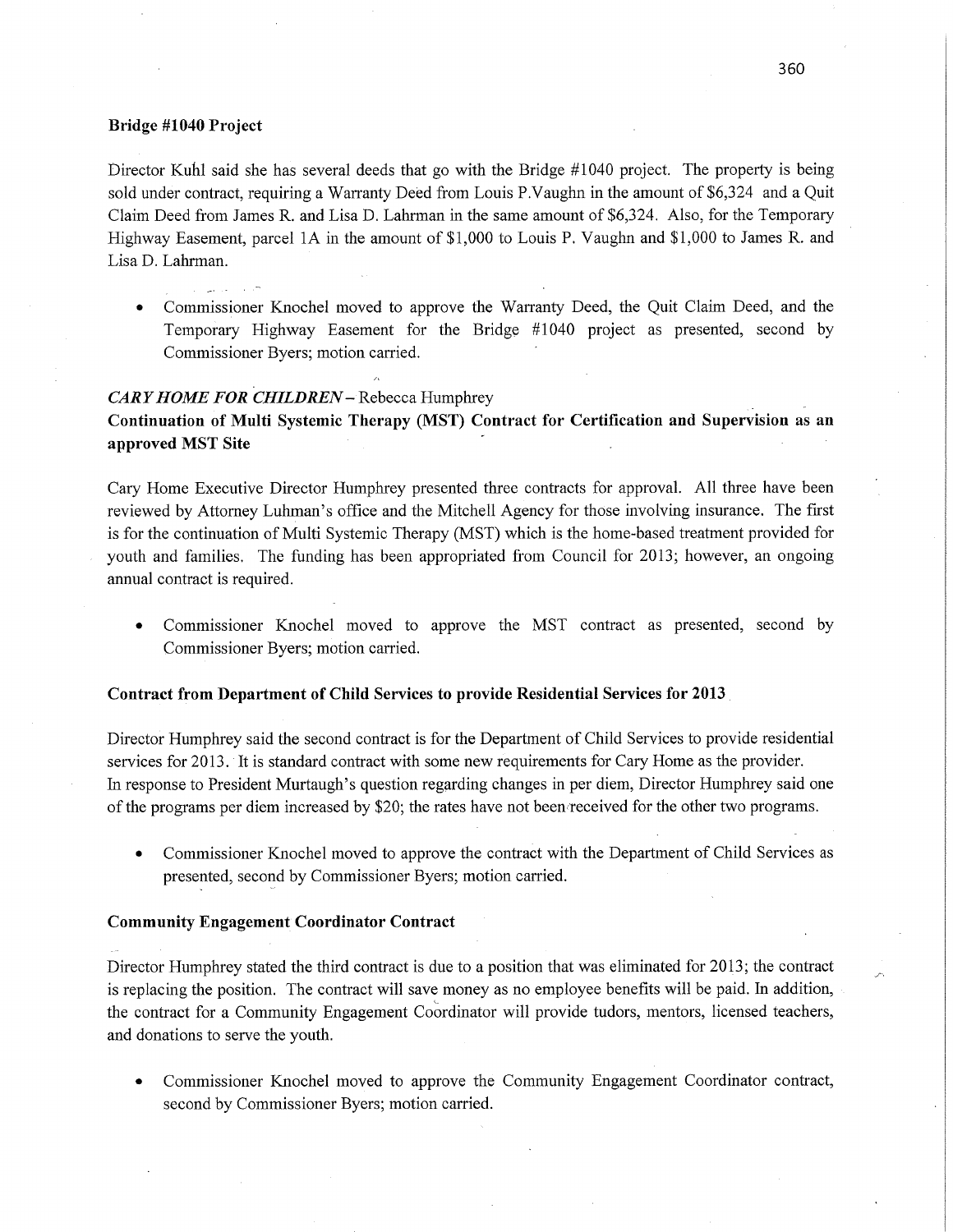## *SHERIFF* **~** Tracy Brown **Contract** for 911 **Services**

Sheriff Brown requested authorization to renew the contract with Motorola Solutions. The contract covers maintenance services for all the Motorola products involved in 911 services; the base stations and the operator dispatch positions at the various police departments. It's a four year renewal in the **amount**  of \$125,800 per year. Attorney Luhman reviewed the contract and Motorola has submitted all required documents. President Murtaugh asked if there is any change in the amount to which Sheriff. Brown responded no. Sheriff Brown added that the contract is paid from 911 User Fees and is part of the Sheriff budget for 2013.

• Commissioner Knochel moved to approve the contract for 911 Services as presented, second by Commissioner Byers; motion carried.

### *EXTENSION* ED UCA *TORS CONTRACT*

Roberta Crabtree from the County Extension **Office** presented **Amendment** #5 to the Extenéion Contractual Services Agreement between Purdue University and Tippecanoe County. It amends the agreement expiration date to December 31, 2013 and amends the amount to \$190,820.00. It covers the full cost of salary for five educators and partial cost for four educators. It is an annual contract and is part of the 2013 budget.

**0** Commissioner Knochel moved to approve the Educators **Contract** as presented, second by Commissioner Byers; motion carried.

#### *APPLICATION* TO *TIPPECANOE VIILA*

**0** Commissioner Knochel moved to approve the application to Tippecanoe Villa for Fred Rice, second by Commissioner Byers; **motion** carried.

#### *UNFINISHED/NEW BUSINESS* -- none

#### *REPORTS* ON *FILE*

The following reports will be on file in the Commissioner's office.

Crystal Creek Boarding Kennel Circuit Court Clerk Treasurer **Parks** and Recreation-

#### *PUBLIC COMMENT*